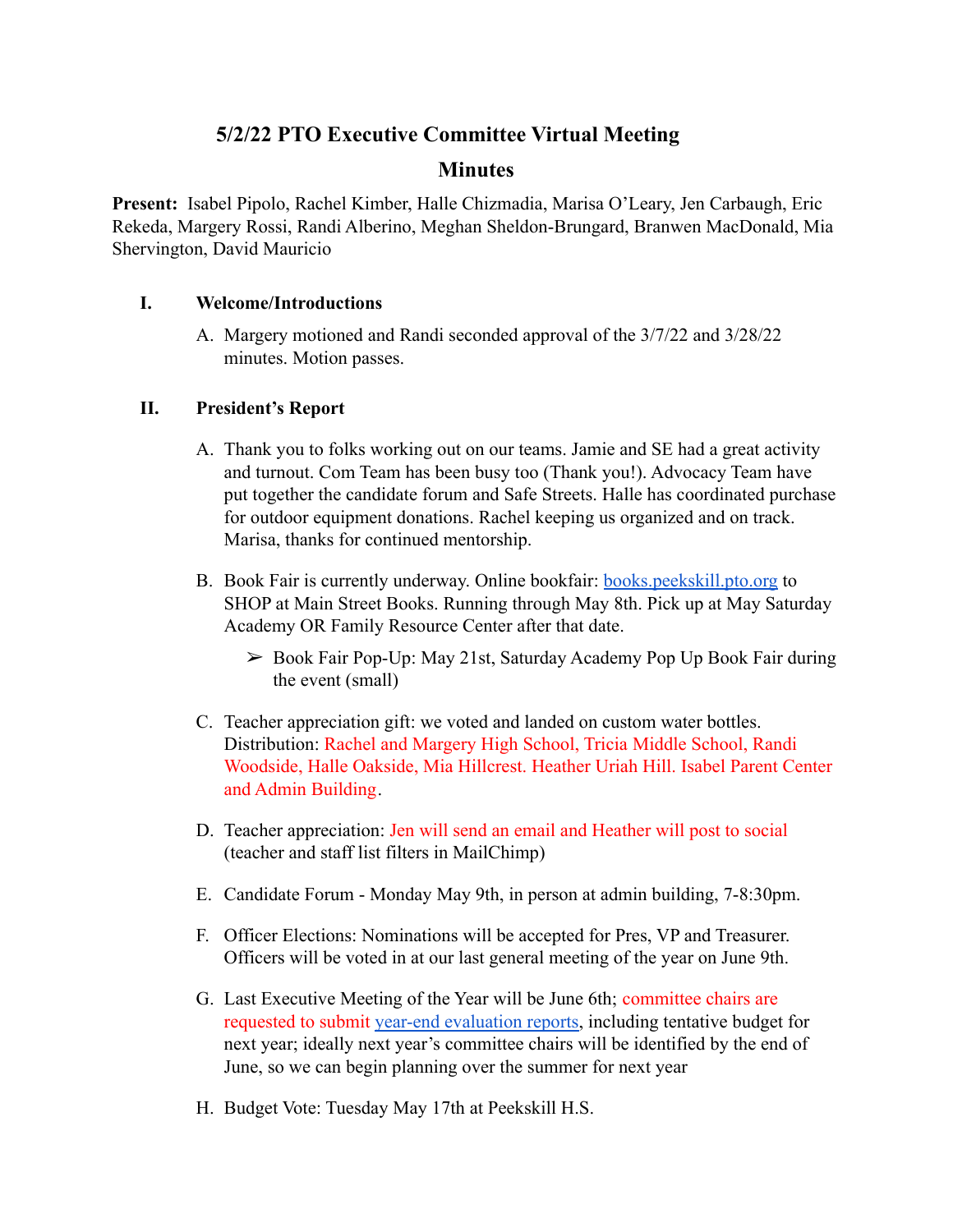## **III. Treasurer's Report -** [May Budget Report](https://drive.google.com/file/d/1iVTM7gvJm0H-q_Kmfh9XdJrmehLQDSYp/view?usp=sharing)

- A. League of Women's Voters funds will be returned.
- B. Mail Chimp Expenses
- C. Outdoor Equipment for schools
	- $>$  \$3906 Students at \$1 per student.
	- $\triangleright$  Need pictures for social. Dr. M will send a few pics.
- D. Flowers for Admin Appreciation Day: all 6 schools, Lily of the Valley Florist
- E. Water bottles for Staff Appreciation week
- F. School Allotments: Multicultural Poetry Event for Woodside (snacks).
- G. Fundraising Report: fiscal agent for Realtor Forum at Fin and Brew, \$560 donation from Lanza Foundation.

## **Margery /Marisa / Rachel MOTION: Designate up to \$200 for end of year allotments at each elementary school and \$300 HS and MS. Randi seconds the motion and all were in favor. Motion passes.**

# **Allocation could come with the expectation of a picture posted to social as funding thanks. Isabel will do a table sign (The Case of the Missing Banner).**

**(**Spring events happening in buildings that might be candidates for PTO support: Woodside Ball - dress up event outdoors in the spring, Uriah is having graduation, Oakside and Hillcrest are doing a moving up ceremony, various events at MS and HS.)

# **IV. Superintendent's Report**

- A. District Wide Emergency Response Team (Safety, Lock Down Drills)
	- ➢ Parent representative on Operations Side. Would a PTO member be interested in joining the team? Police, Fire, Health and Safety at the schools.
	- $\triangleright$  Current Examples: Should schools return to lockdown drills put on hold during pandemic. Middle School - should we keep Washington Street as an entry for students. Police Chief is concerned. Overlaps with Peekskill Safe Routes to Schools initiative.
- B. Movie Nights for Families as a Fundraiser. Outdoor space at the HS to sit and watch. Licensing is needed if showing in a public setting and charging to see the movie. Charging for concessions vs. the movie. Partner with the City-Parks and Rec they show movies at riverfront already. Move around to different schools and neighborhoods. Geography and where we show up matters.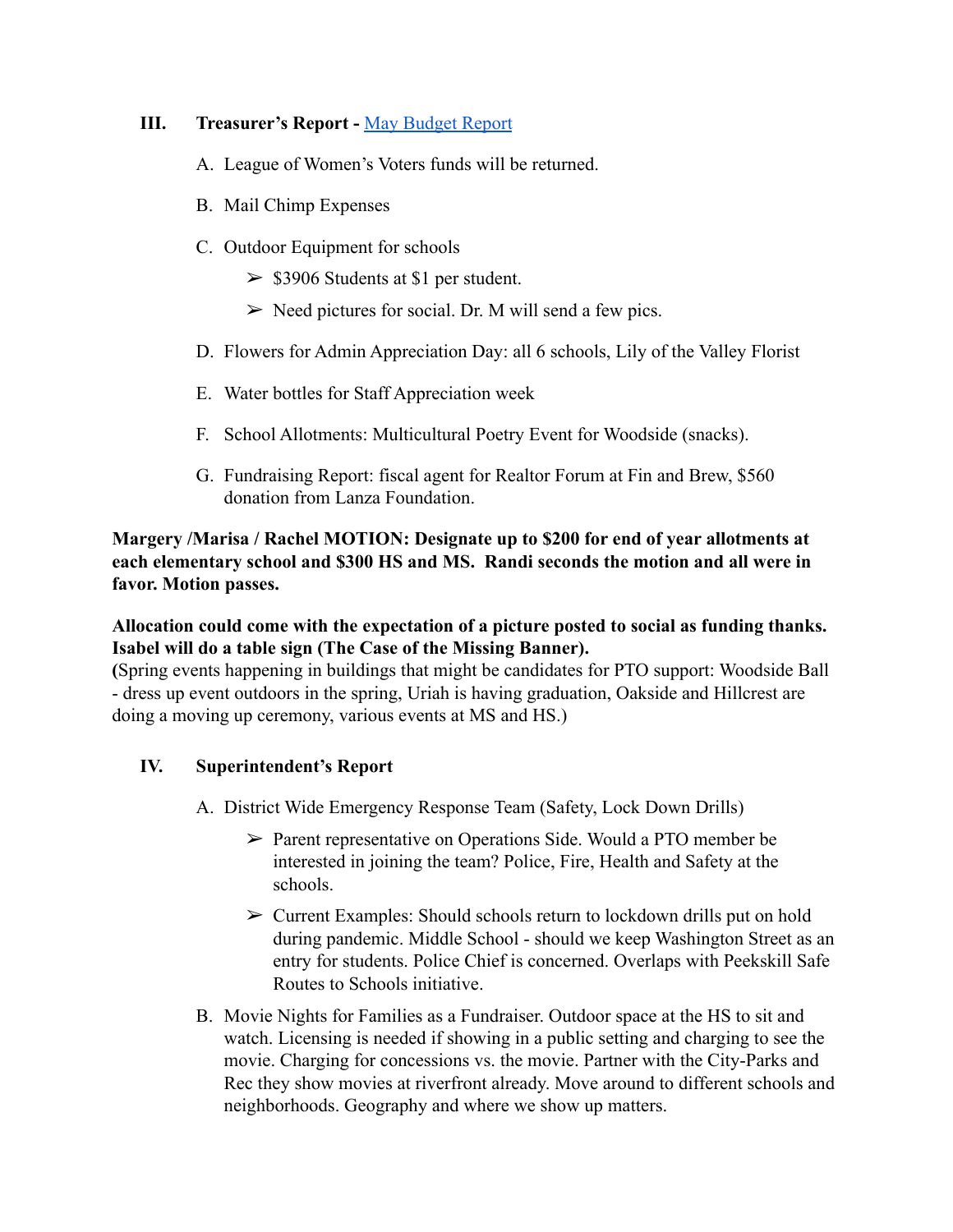- C. Dr. M will inform staff/teachers in his weekly report regarding the spending allocation and pictures of the outdoor equipment.
- D. Jenna Ferris being appointed as new principal of PHS

## **V. Committee Reports**

- A. [Advocacy](https://docs.google.com/document/d/1Vhw3A9XScQr1hwUuVyZvEWkhpTUdTL_kGvHYloBKy4c/edit?usp=sharing) lawn signs for budget vote? Jen will send a notice out PUT THEM OUT notice on social media. May 17th is the date - Tuesday at the High School.
	- $\triangleright$  School Board:
		- i. 2 people running for 3 seats, Eric going on the ballot as a write-in.
		- ii. Candidate Board Forum is no longer a forum. Changing to a Q&A.
		- iii. Margery and Meghan will manage the forum Q&A and timers on answers.
		- iv. Dr. M will schedule meeting to discuss logistics with Doug and Laura
	- $\triangleright$  Safe Routes:
		- i. Updates in Google Drive, Matt Alexander = city manager now. He is on board with priorities we presented and wants to make this initiative work. Chris Gross from DPW joined last meeting.
		- ii. Colin Smith to make Washington street safer for crossing.
		- iii. May Saturday Academy: walking school bus project, pedestrian safety. Lessons without risk. Work with Police Dept. Labor intensive - will need volunteers.
		- iv. Safety Projects need to be done: DPW Union negotiations are completed. They have a contract!! Now hopefully work will get done on needed safety improvements. Walking bus is in the works.
		- v. SEND PICS of unsafe behavior in school zones.

### B. [Communications](https://docs.google.com/document/d/1M7nWuK7WTejnF7-prExEP5SI0i01Dw-ovU8Nbduu1Io/edit?usp=sharing)

- $\triangleright$  Jen will share reminder for the Budget signs, Notice about Staff Appreciation, School Board Q&A.
- $>$  Isabel will send a picture of a budget sign to Jen, so she can add to email
- $\triangleright$  Nominating committee, Septo, Book Fair mailings going out.
- ➢ [District Budget Newsletter here](https://www.peekskillcsd.org/cms/lib/NY01913880/Centricity/Domain/1446/2022%20Budget%20Newsletter_proof.pdf)
- $\triangleright$  Jen is stepping down as Chair of communications. Heather not sure, 6 people actively involved.